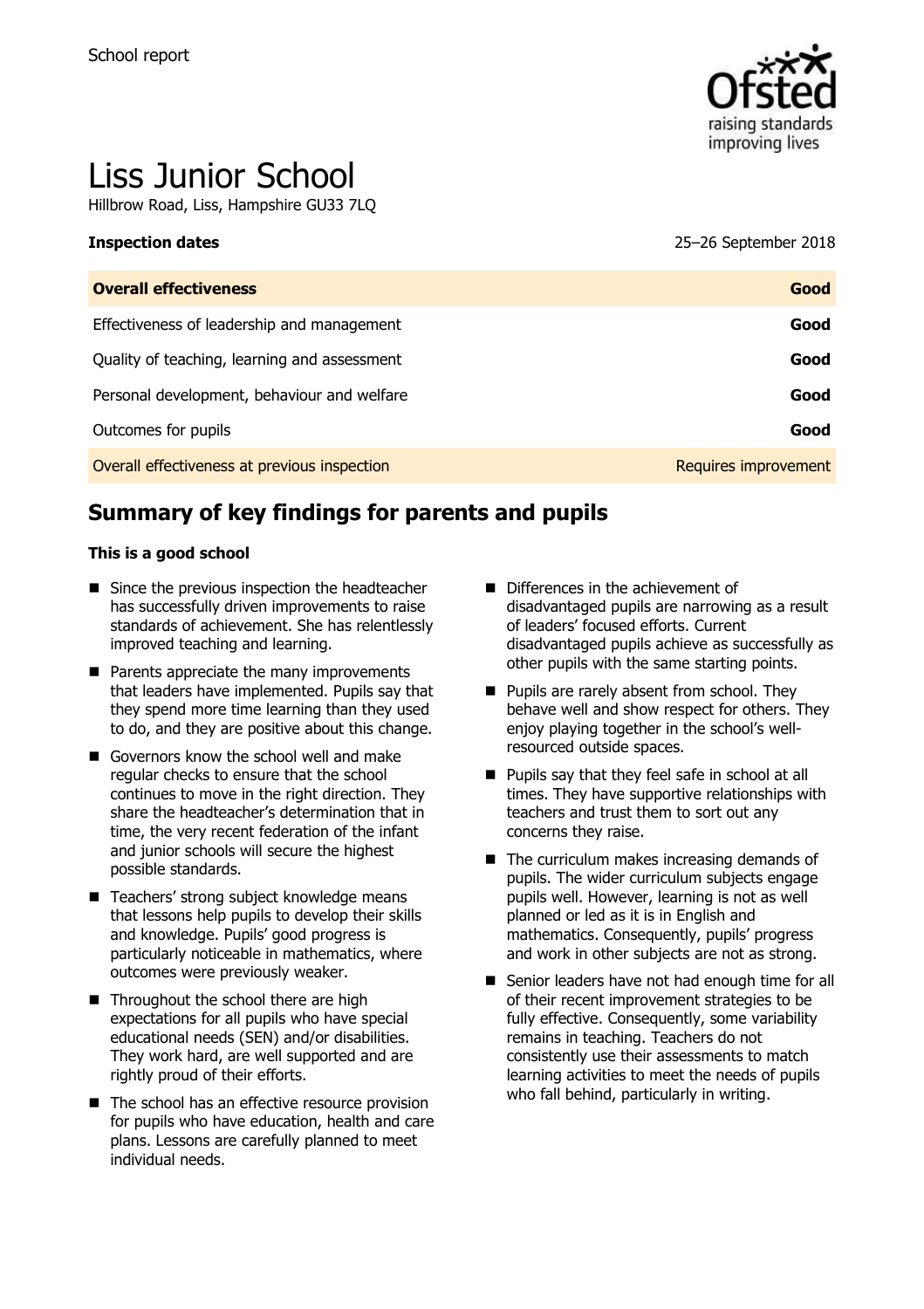

# **Full report**

### **What does the school need to do to improve further?**

- Strengthen recent improvements in the teaching of English and mathematics by ensuring that:
	- teachers use their assessments of pupils' learning consistently well to meet individual pupils' needs
	- support is precisely matched, particularly in writing, enabling more rapid progress for pupils who have fallen behind in their learning.
- **IMPROVE THE leadership of the wider curriculum subjects so that pupils' understanding** of subject-specific skills and knowledge deepens and enables them to make strong progress across all subjects.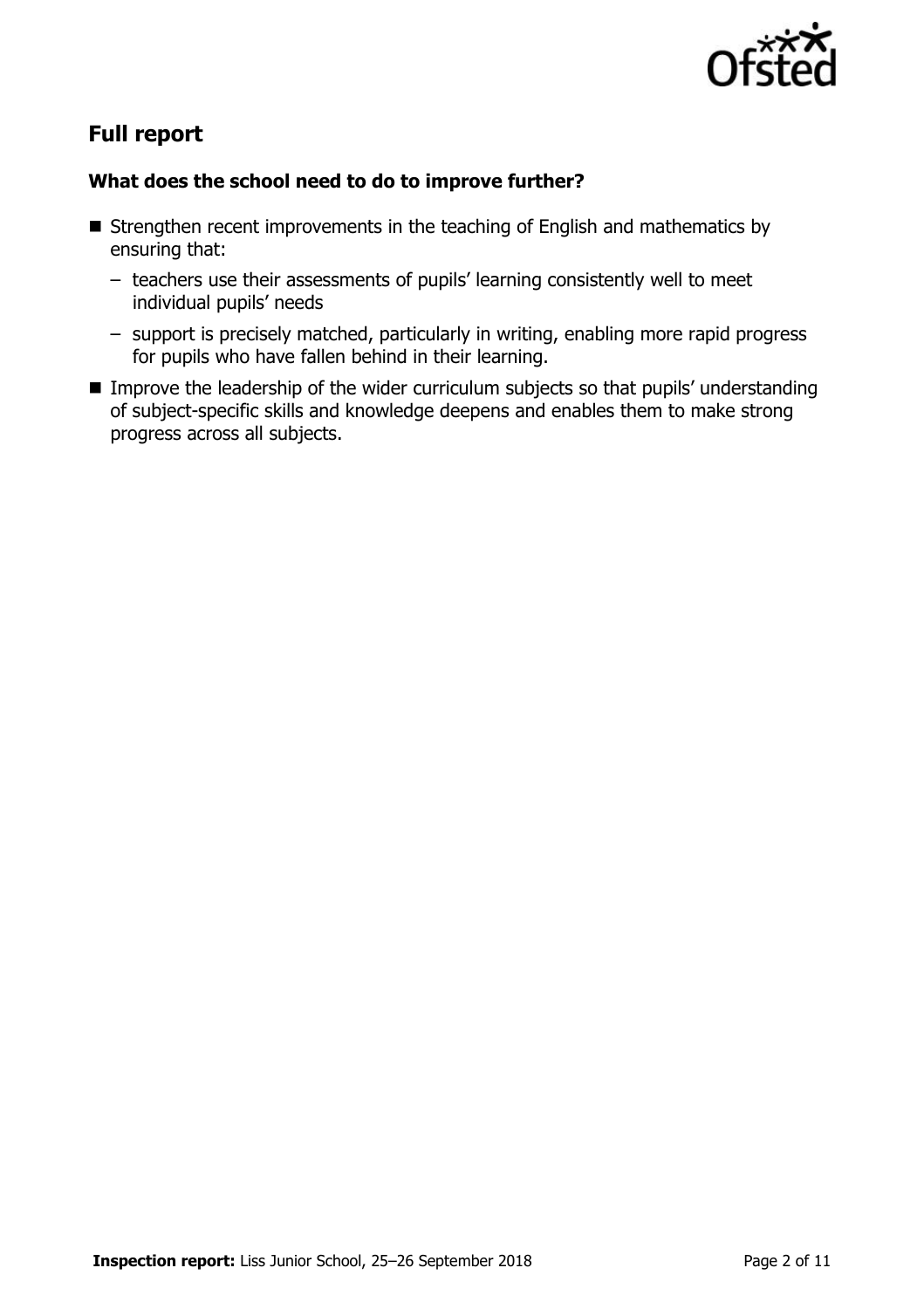

# **Inspection judgements**

#### **Effectiveness of leadership and management Good**

- The headteacher communicates a clear and ambitious vision for the school. Her dedicated efforts to improve teaching and learning have proved pivotal to the school's success since its last inspection**.** She is well supported by her team of assistant headteachers, who are growing in their strength and influence, and by the wider staff team.
- **Parents are firmly behind the recent improvements that the headteacher has led. One** parent described the school's change as 'phenomenal'. Typical comments included, 'The school has improved dramatically over the past two years. Teachers seem more organised and engaged and I feel my child has made greater progress. It feels like the school is on a real upward swing.'
- Leaders check pupils' progress carefully in order to identify if they are falling behind. In-depth discussions take place with teachers to consider how gaps in learning can best be addressed. This approach helps most pupils to make good progress in reading, writing and mathematics, as well as to develop personal, social and emotional skills. Leaders for English and mathematics have yet to eliminate some of the inconsistencies in teaching for some pupils.
- Senior leaders provide effective training for staff, helping them to develop confidence and improve their professional skills. Leaders accurately recognise strengths and weaknesses in teaching and they provide timely support and challenge to staff. They acknowledge that the school's 'journey of improvement' is far from complete and their focused actions need to continue.
- Leaders and governors have a clear commitment to be inclusive so that every pupil achieves his or her best, irrespective of each individual's needs and ability. The special educational needs coordinator's expertise makes a strong contribution to provision for all pupils, and especially for low-attaining pupils. The high-quality resource provision adds to all staff members' overall understanding of how to promote high standards for this pupil group. Nevertheless, some aspects of classroom practice remain at a developmental stage, particularly where pupils have gaps in their learning.
- Pupil premium funding strengthens disadvantaged pupils' progress and develops their positive attitudes towards school. Leaders have used the additional monies to support overall improvements to classroom provision and by providing bespoke support for pupils to develop social and emotional skills, such as through a lunchtime club that helps pupils with friendship skills.
- Senior leaders provide many opportunities for parents to be involved in what their children do at school, such as through parent workshops, weekly newsletters, events and formal opportunities to meet teachers. Parents acknowledge that staff are approachable and the overwhelming majority of them are positive about all aspects of the school.
- Leaders have benefited from local authority support to train the governing body and to develop the leadership skills of the assistant headteachers. Advisers have played an active role in supporting leaders to improve the quality of teaching.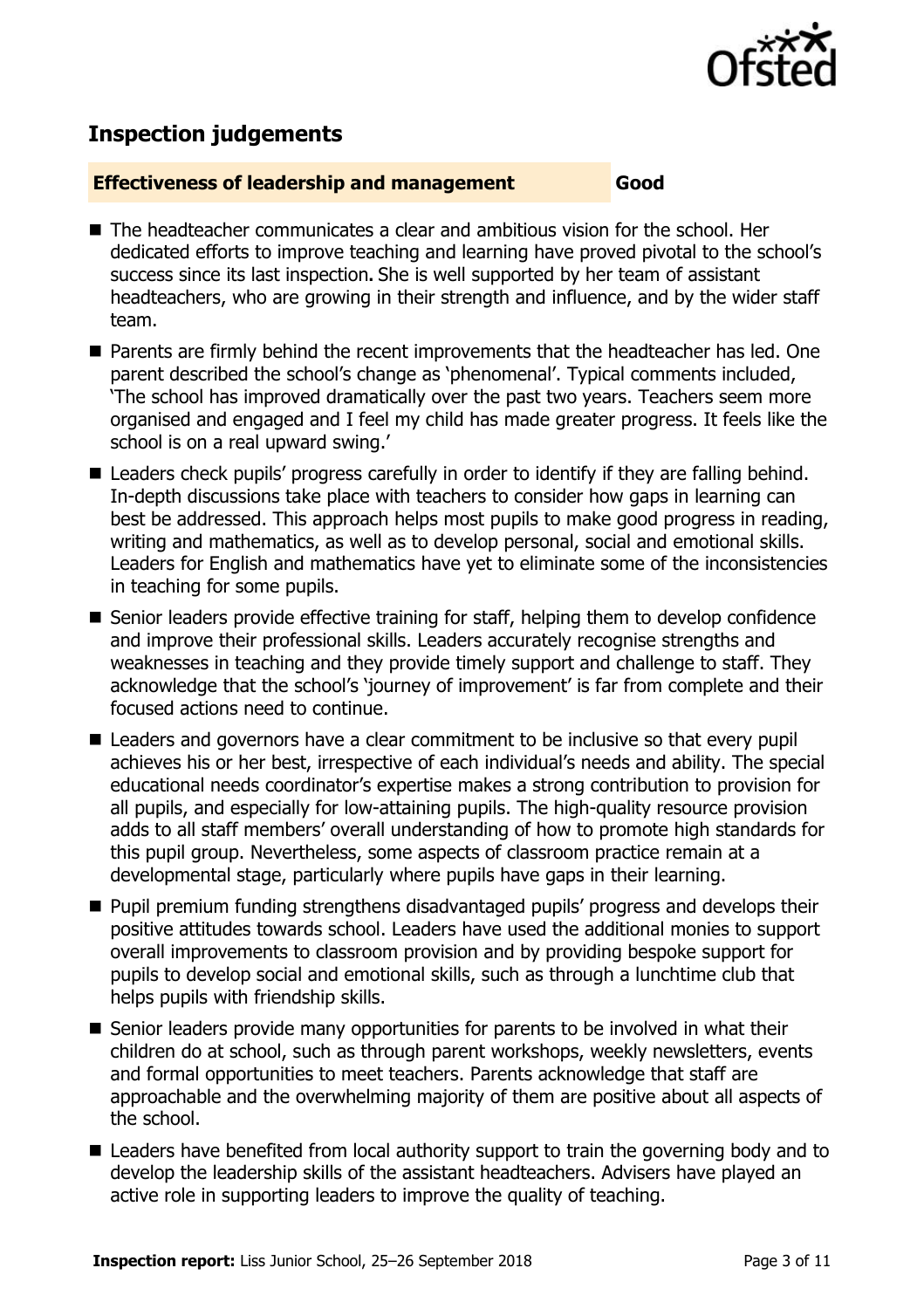

- The curriculum offers a breadth of valuable learning opportunities across different subjects. It is enhanced by after-school activities and meaningful educational visits that help pupils to appreciate the county's rich heritage. Leaders have successfully adapted the curriculum to respond to boys' lower rates of progress without any detriment to the girls. Teachers select themes and resources in English lessons to have broad appeal, such as the use of detective fiction.
- Leaders actively promote pupils' spiritual, moral, social and cultural development, for example through links with a school in Uganda. The curriculum challenges pupils to think meaningfully about people in difficult circumstances, such as refugees fleeing from conflict.
- The school's physical education and sport funding is used effectively to increase pupils' active participation in a range of different sports. All pupils enjoy lively sessions with expert coaches. The funding has recently been used for a project designed to build character, helping pupils to develop healthy attitudes towards practical teamwork.
- The impact of leaders' work in the different subject areas is variable. Consequently, the school's culture of high expectations is not consistently realised across the curriculum. Leadership is not fully developed to ensure that learning in all subjects is planned progressively so as to deepen pupils' knowledge, skills and understanding and raise standards further.

#### **Governance of the school**

- The governing body has very recently reorganised in order to provide leadership across the two federated schools. Governors from the infant and junior schools have provided a clear steer, bringing them together for the benefit of pupils and parents in the community. They share the headteacher's passion and commitment to ensure that all pupils achieve well.
- Governors are knowledgeable about their role and responsibilities. A core of governors from the junior school has transferred to the new governing body. They know the school well and are realistic about its growing strengths and remaining weaknesses.
- Although the governing body works collaboratively with the headteacher, the governors robustly hold her to account for the school's continual improvement. They ask probing questions, enabling them to be informed about the outcomes of different pupil groups and the quality of teaching, particularly in English and mathematics.
- Governors ensure that pupil premium funding is used effectively for the purpose for which it is intended. In order to ask challenging questions, governors have worked diligently to understand the detail of performance information for this small group of pupils, as well as for those who have SEN and/or disabilities.

#### **Safeguarding**

- $\blacksquare$  The arrangements for safeguarding are effective.
- School staff are vigilant in their work to keep pupils safe from harm. They ensure that all safeguarding arrangements are fit for purpose. The two designated safeguarding leads know the pupils who are vulnerable and their families particularly well. They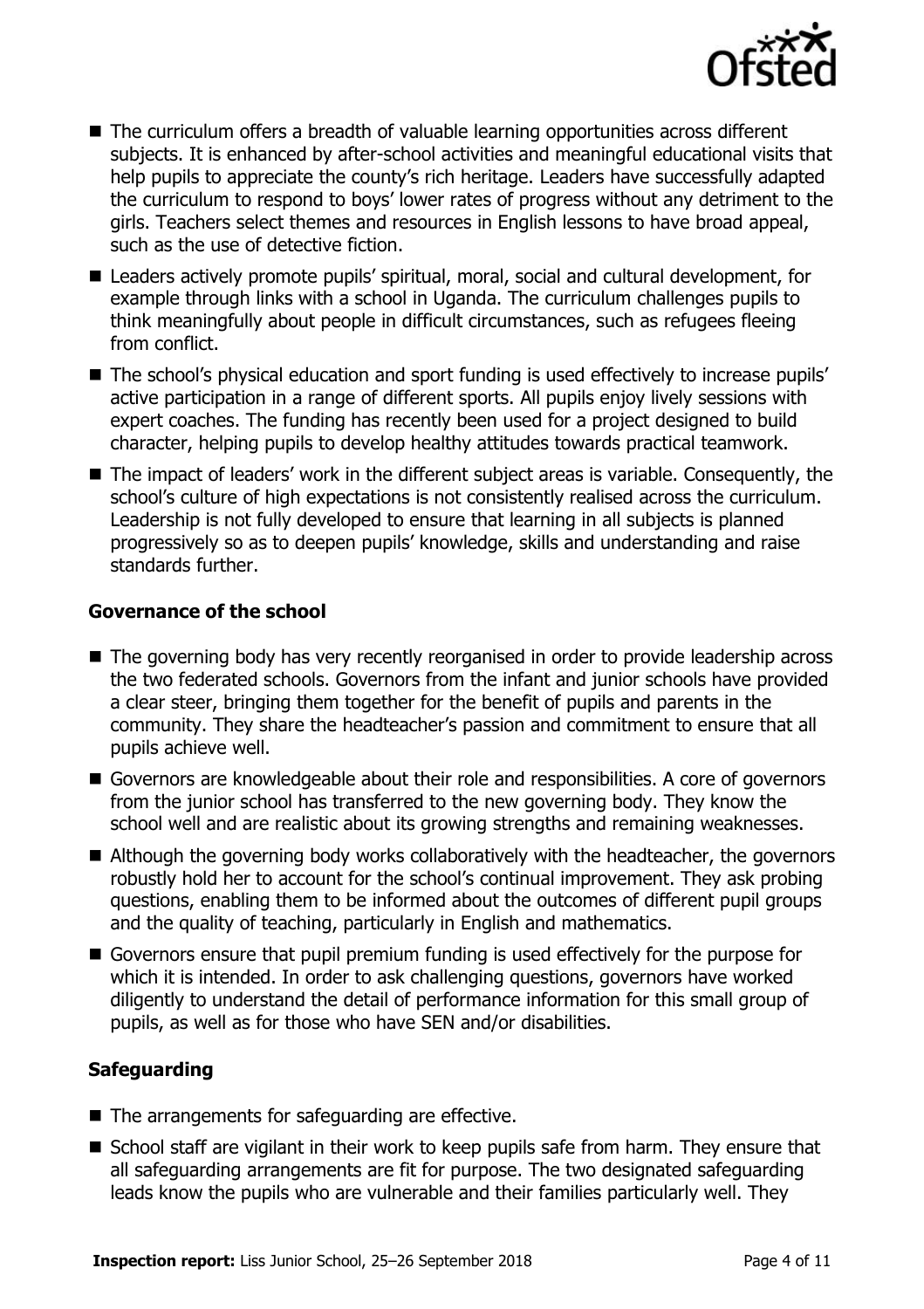

ensure that all staff share any concerns and support them well, especially the pastoral staff. Leaders work effectively with other professionals to ensure that support is readily available for families and children. A family support worker liaises closely with pupils and parents, providing them with early support where it is needed.

- The school provides a caring environment where pupils of all ages say that they feel safe. The curriculum helps pupils to stay safe, for example when they use technology. Pupils learn about different types of bullying, although they say that there is very little in school and, when it occurs, they trust the adults to act quickly to sort it out.
- Staff and governors are well trained in line with their responsibilities and designated leaders ensure that staff are regularly updated. The school's single central record of recruitment checks is thoroughly maintained and governors keep it under regular review.

#### **Quality of teaching, learning and assessment Good**

- Recent improvement actions have focused sharply on developing effective teaching strategies and using assessment skilfully to match learning to pupils' needs. Teaching is now typically good, although inconsistencies remain. For example, teaching is better in mathematics across all classes than it is in English because teachers have greater confidence to assess learning during the lesson and to modify their challenge and support.
- Opportunities for reasoning in mathematics have become integral to lessons and are helping pupils to approach problem-solving with confidence. Nevertheless, the most able pupils are more likely than their classmates to meet interesting problems in their learning activities. Pupils routinely have access to use mathematical apparatus, which helps them to understand the steps that will later lead to more formal calculation strategies**.**
- Teachers provide pupils with challenging books that develop their reading skills and inspire them to write purposefully and at greater length. Pupils communicate their ideas clearly and with increasing accuracy. However, the prompts that teachers provide in order to develop pupils' accurate use of grammar are not consistently well matched to meet all pupils' needs, particularly where they have fallen behind the average for the class.
- Teachers' secure subject knowledge contributes well to the progress that pupils make. In line with the school's policy, teachers give helpful feedback to pupils, enabling them to build upon their prior learning. Teaching assistants make a strong contribution to learning. They provide focused group support, as well as giving pupils helpful advice while they are working. Teaching staff ask pupils pertinent questions that support pupils to think hard. Most pupils can explain what they need to do to improve their work.
- Almost all pupils apply themselves diligently in lessons. They concentrate well and recognise the importance of learning. Year 5 and 6 pupils told inspectors that, since the current headteacher's arrival, the learning environment has become quieter and with fewer disruptions. They now spend more time learning in their lessons than they used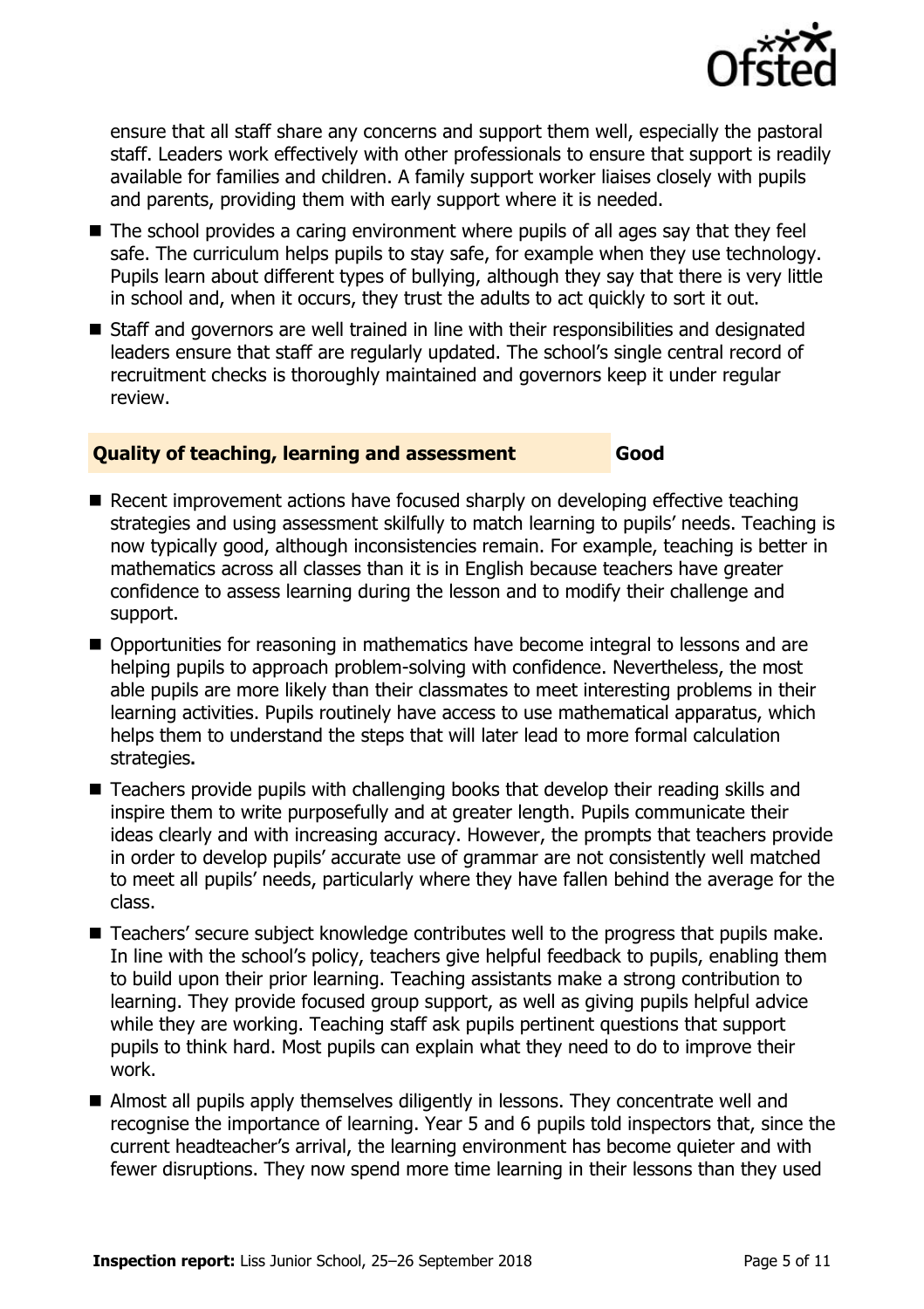

to, which they consider to be good for them. The majority of parents say that they are pleased with their children's progress.

■ In lessons, teachers have high expectations of pupils' behaviour and attention. Pupils respond well and enthusiastically engage in their learning activities. At times, and especially when activities do not provide enough challenge, a few pupils lose focus and do not concentrate well enough on their learning tasks.

#### **Personal development, behaviour and welfare Good**

#### **Personal development and welfare**

- The school's work to promote pupils' personal development and welfare is good. Their positive attitudes and response to the interesting lessons that they now enjoy have an impact on pupils' learning and progress. Pupils have rapidly developed the resilience to work harder and for longer periods.
- **Pupils have a strong sense of fairness, which is promoted though the curriculum and** helps them to consider real-life issues. For example, in an assembly, pupils reflected on life for pupils in their twin school. They considered what it is like to manage in a country where there is limited access to fresh water.
- The school's inclusive nature helps pupils to show respect and tolerance for others, including those who need extra support, such as the pupils in the school's resource provision. Year 6 pupils demonstrated a mature understanding and respect for classmates who have social and emotional needs. Wisely, they recognise that some pupils need more help than others, which they consider to be fair.
- Most pupils take pride in their work but all are proud of their school. They appreciate the different spaces, the attractive environment  $-$  both indoor and outdoor  $-$  and the resources they have for computing, as well as for sports and play.
- The representative school council has taken an active role to develop the school's values. These are displayed throughout the school and are widely understood and modelled by pupils.

#### **Behaviour**

- The behaviour of pupils is good. They enjoy attending school, are rarely absent and arrive punctually at the start of the day. During transition times, they move quickly to lessons and are eager to learn.
- $\blacksquare$  Pupils behaved well at all times during the inspection, contributing towards a calm atmosphere throughout the school. Pupils are polite and considerate towards adults and each other. They cooperate well, including at playtimes when pupils in the resource provision mingle well with those from mainstream classes.
- Incidents of poor behaviour are routinely recorded and analysed. Parents, pupils and staff are confident about how they are dealt with. Pupils who present challenge are effectively supported by staff to adapt their behaviour and to learn how to make friends. Staff readily share their expertise with parents through dedicated workshops that focus on managing good behaviour.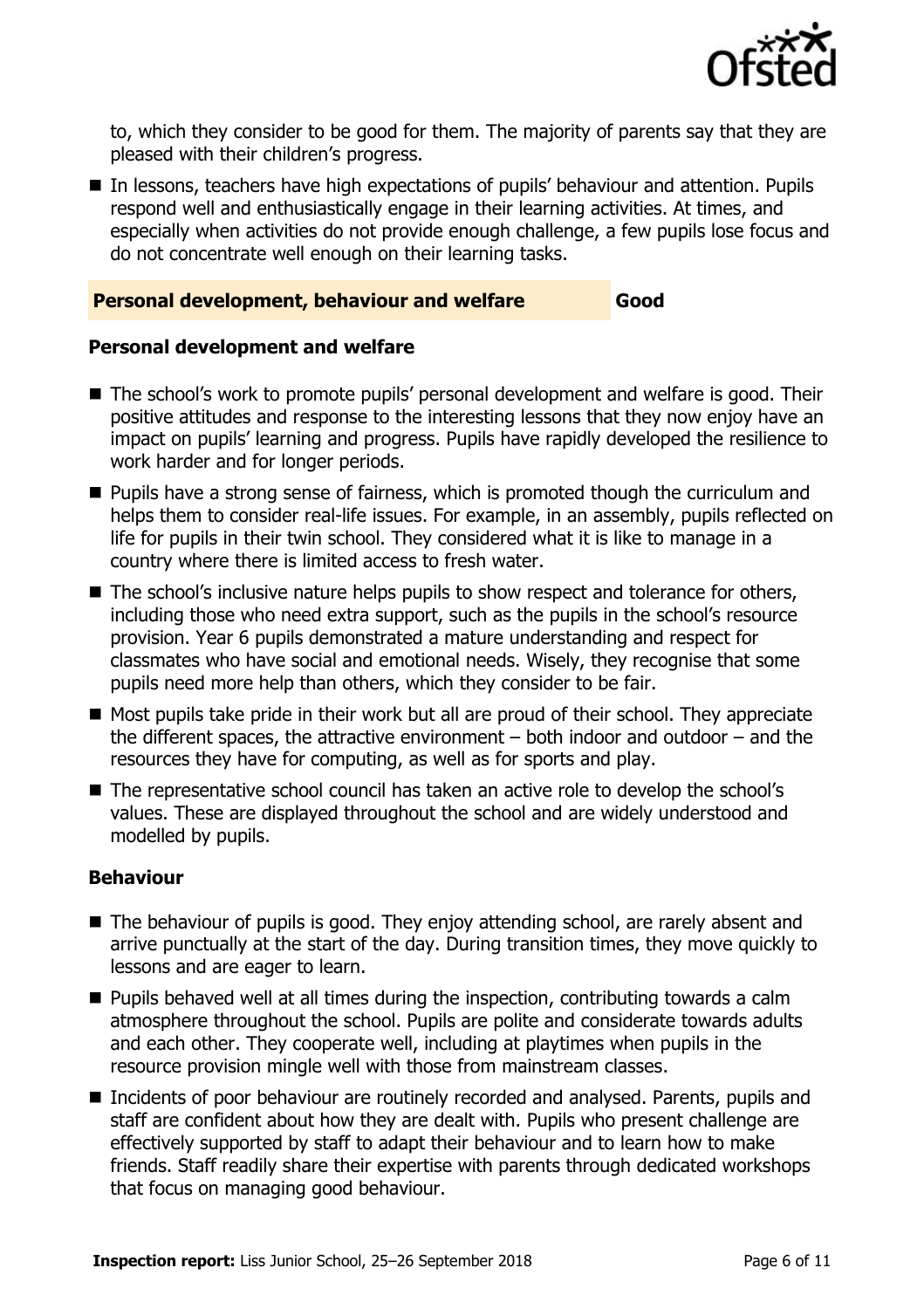

■ Inspectors observed that where pupils disengage from their learning, this occurs when teaching is not precise enough to meet their needs.

#### **Outcomes for pupils Good**

- The school's provisional results for 2018 show that pupils' attainment rose in reading, writing and mathematics and, in all subjects, rates of progress are broadly average. Pupils attained good results in reading and just over one third of pupils achieved the higher standard. Attainment in grammar, punctuation and spelling was not as strong as in the other aspects of English. In mathematics, pupils made more progress than in previous years.
- Attainment in mathematics has been variable for a few years, and below reading and writing. Leaders' efforts to improve this subject area have resulted in current pupils making stronger progress in mathematics. Teachers encourage pupils to explain their thinking, which deepens their understanding.
- **Pupils are making effective progress in English. They are improving their choice of** vocabulary and are increasingly accurate with spelling and grammar. In Year 6, current pupils are learning to write like an author, developing character and plot to interest their reader. Written work that is undertaken outside of the English lessons is not of such a high quality.
- **Pupils who have SEN and/or disabilities, including those in the resource provision,** make good personal, social and academic progress from their starting points. On occasion, pupils are able to participate in lessons, completing similar tasks to the rest of their year group.
- Among the school's disadvantaged pupils there is a high proportion of pupils who have SEN and/or disabilities. The support that this group of pupils receives helps most to make strong progress, although a few who could catch up are not doing so quickly enough.
- Pupils' improving outcomes at the end of Year 6 and their confident attitudes towards learning mean that they are increasingly well prepared for the next stage of their education. Many of them are already positive about the opportunities they will have at secondary school.
- The school's own analysis shows that there is inconsistent attainment across subjects and year groups. Leaders have well-planned actions in place to ensure that pupils who fall behind make more rapid progress. These pupils, including some who are disadvantaged, are not doing as well as other groups, especially in writing, where support is not consistently well adapted.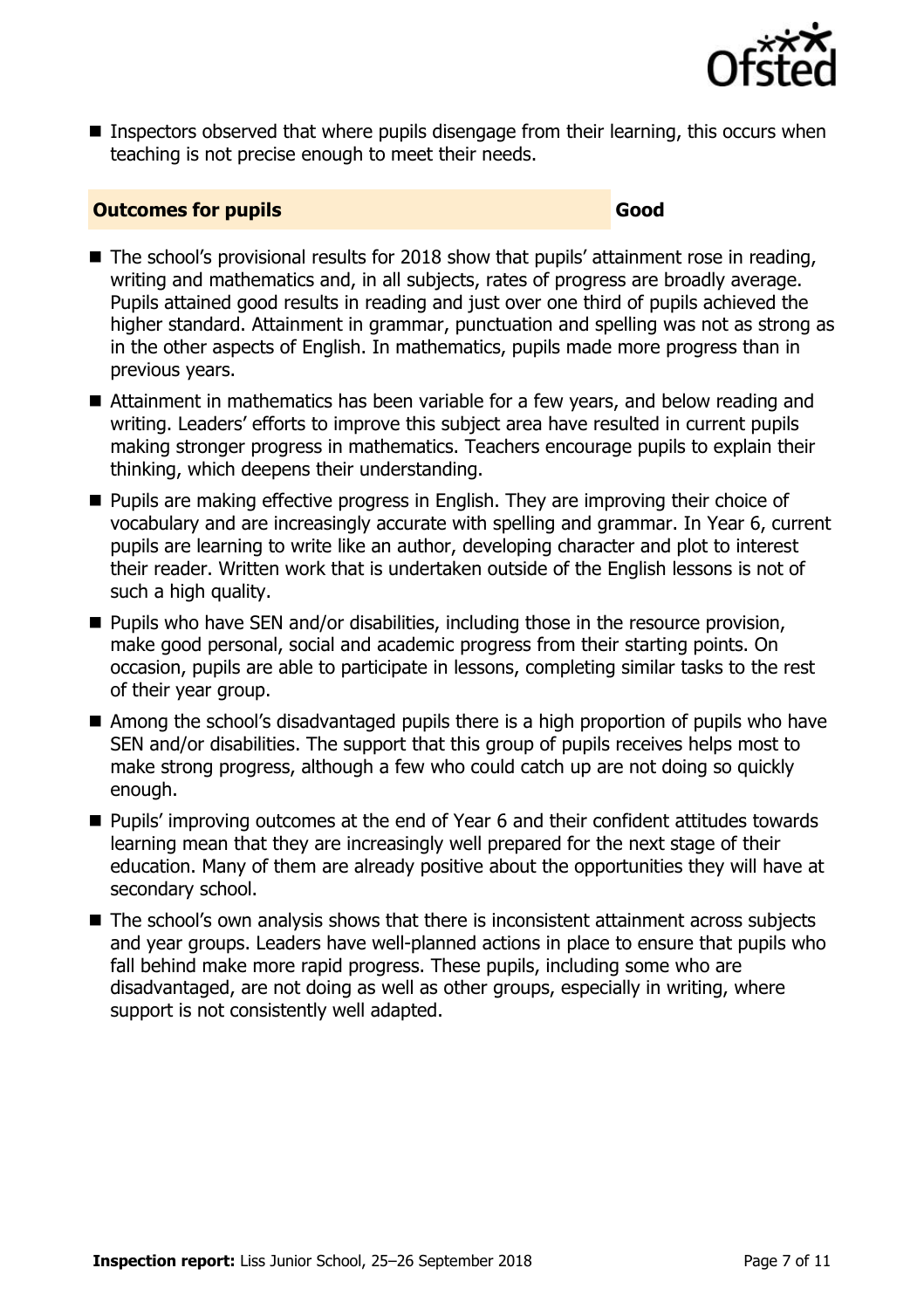

# **School details**

| Unique reference number | 115925    |
|-------------------------|-----------|
| Local authority         | Hampshire |
| Inspection number       | 10053011  |

This inspection of the school was carried out under section 5 of the Education Act 2005.

| Type of school                      | <b>Junior</b>                       |
|-------------------------------------|-------------------------------------|
| School category                     | Community                           |
| Age range of pupils                 | 7 to 11                             |
| <b>Gender of pupils</b>             | Mixed                               |
| Number of pupils on the school roll | 216                                 |
| Appropriate authority               | The governing body                  |
| Chair                               | <b>Catherine Steer</b>              |
| <b>Headteacher</b>                  | Jilly Myers (executive headteacher) |
| Telephone number                    | 01730 892292                        |
| Website                             | www.lissjunior.hants.sch.uk         |
| <b>Email address</b>                | info@lissjunior.hants.sch.uk        |
| Date of previous inspection         | 1-2 December 2016                   |

#### **Information about this school**

- The school is an average-sized primary school with two classes in each year group.
- In September 2018 it federated with Liss Infant School under one governing body. The federated schools are led by an executive headteacher, who was formerly the headteacher at Liss Junior School.
- Since the last inspection there have been a number of staff changes, creating some turbulence for the school.
- $\blacksquare$  The school has a resource base, which provides 12 places for pupils who have moderate learning difficulties. The school has a much higher proportion of pupils who have an education, health and care plan than is typical in most primary schools.
- The percentage of pupils who are eligible for SEN support overall is less than in other schools nationally.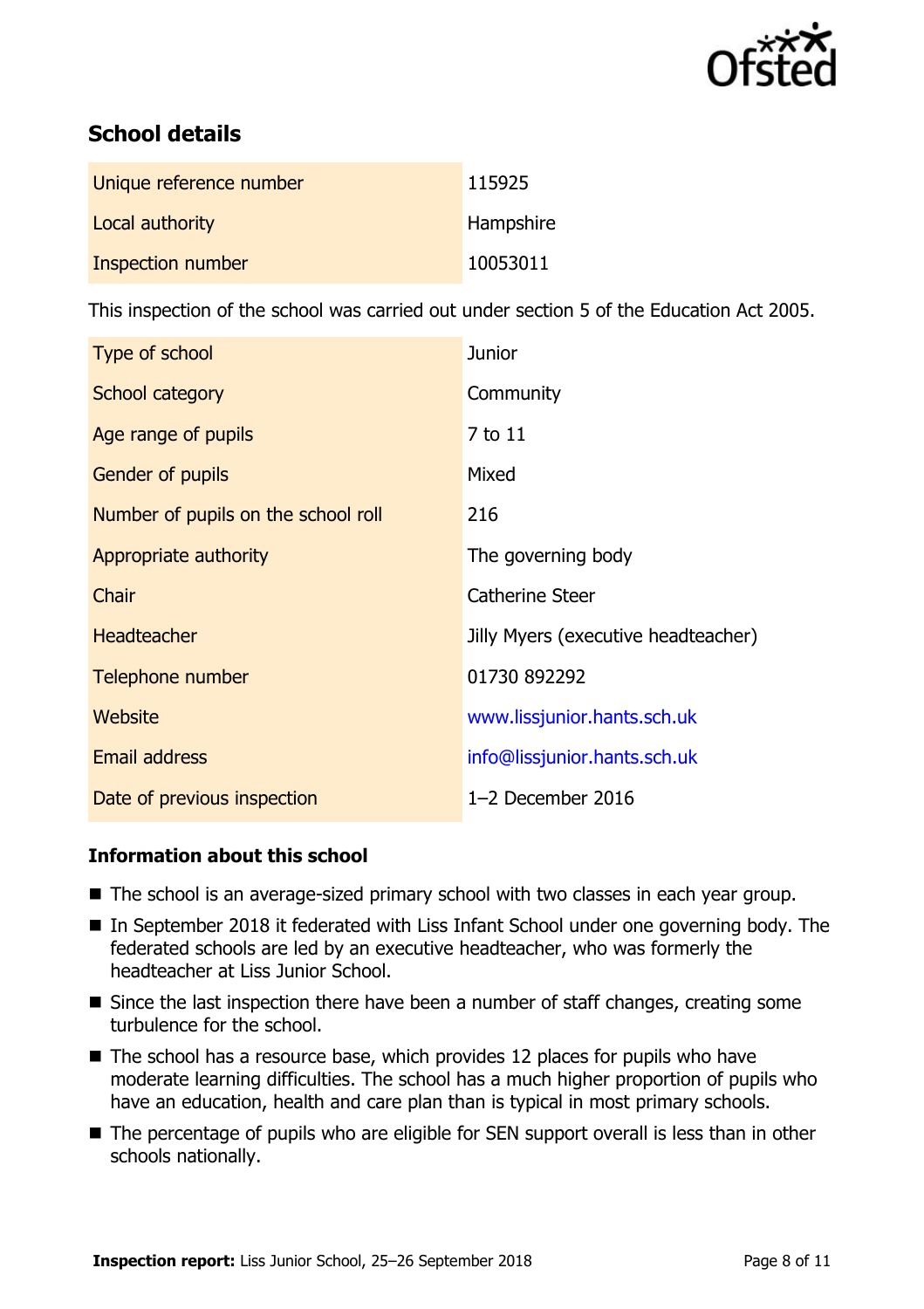

- The proportion of pupils who speak English as an additional language or who are from minority ethnic backgrounds is much lower than that found nationally.
- The percentage of disadvantaged pupils is below the national average.
- $\blacksquare$  The school provides a breakfast club that is run by the governing body.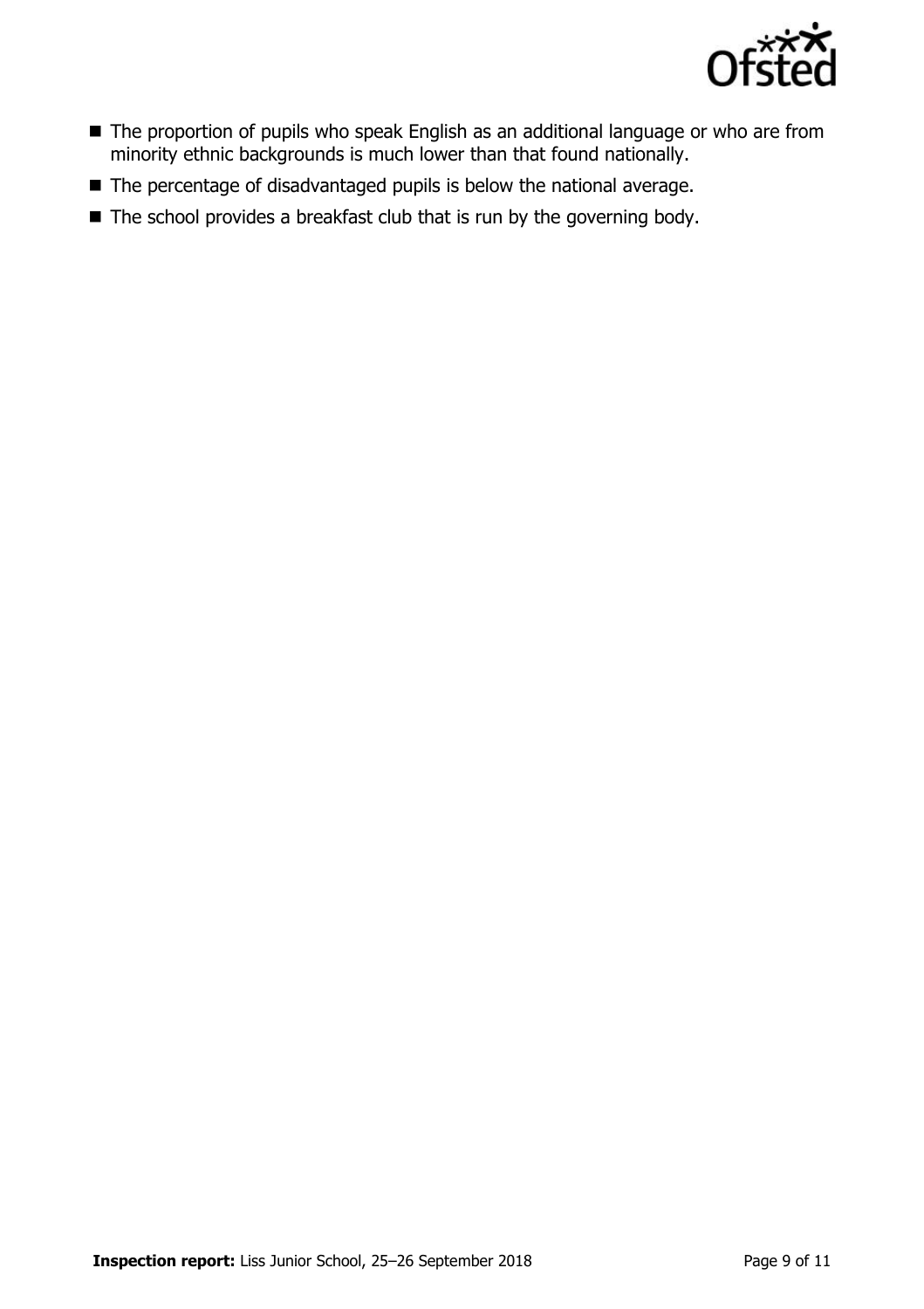

# **Information about this inspection**

- Inspectors observed teaching, learning and assessment in 17 lessons covering a range of subjects. Almost all of the observations were conducted jointly with a senior leader.
- With senior leaders, inspectors looked at pupils' work in subjects across the curriculum.
- Inspectors looked at documentation, including policies, the school's improvement plan and self-evaluation document, minutes of governing body meetings, attendance and behaviour information and safeguarding records.
- Meetings were held with the executive headteacher, the assistant headteachers and a mixed group of staff. The lead inspector also met with members of the governing body, including the chair of governors, and representatives of the local authority.
- Inspectors observed pupils' behaviour during breaktimes and lunchtimes. They visited the breakfast club and attended an assembly.
- Inspectors met pupils, both formally and informally, to discuss their learning, behaviour and other aspects of school life.
- **Inspectors spoke with parents in the playground before school. Inspectors also took** account of the 44 responses to Parent View, Ofsted's parental questionnaire, which included 29 free-text comments, and seven responses to the staff questionnaire.

#### **Inspection team**

| Linda Jacobs, lead inspector | <b>Ofsted Inspector</b> |
|------------------------------|-------------------------|
| Clementina Aina              | <b>Ofsted Inspector</b> |